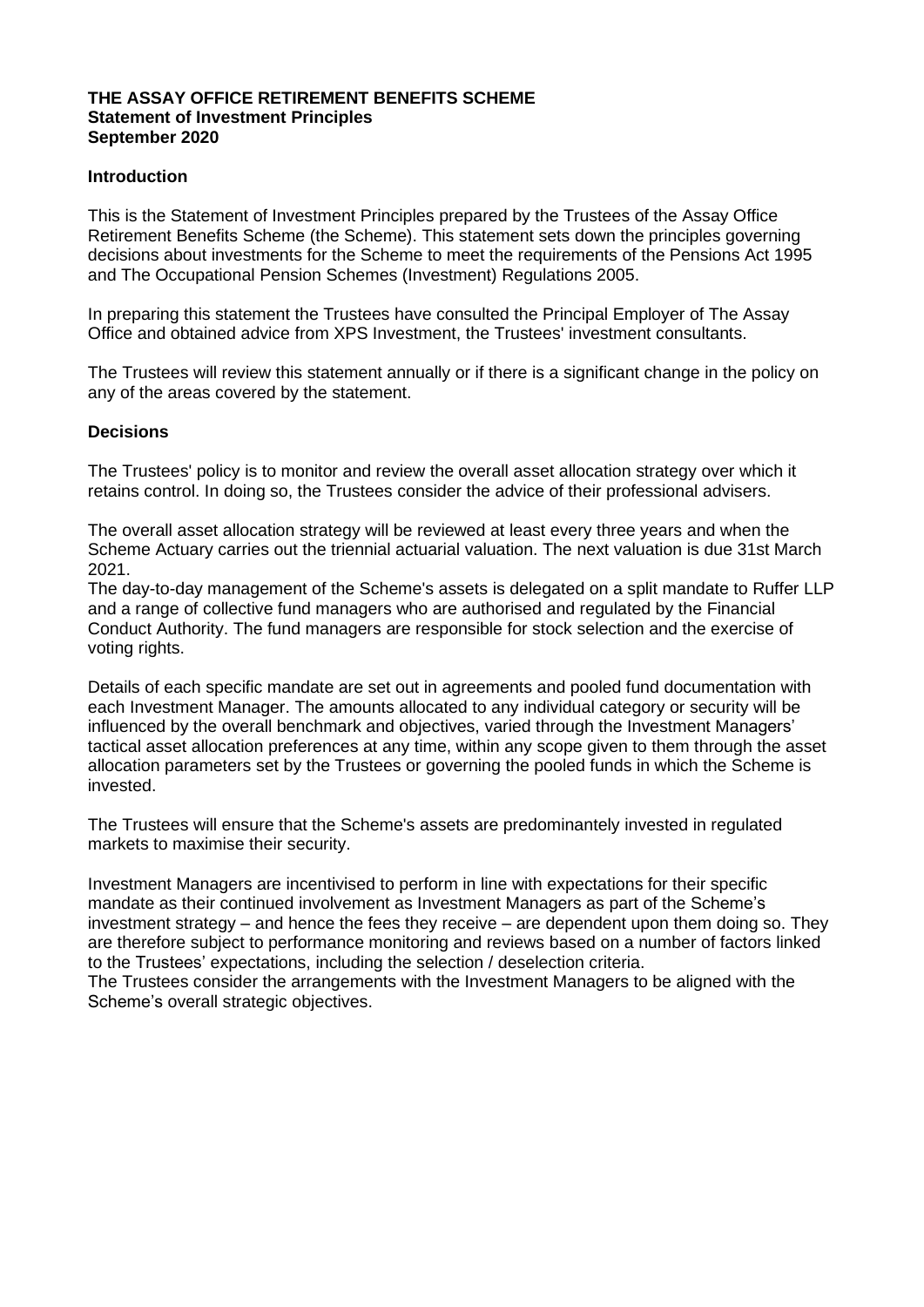## **Investment Objectives**

The Trustees' main investment objectives are:

- to ensure that the members' entitlements under the Definitive Trust Deed and Rules can be met
- to manage the volatility risk of the Scheme's funding position on an ongoing basis.
- to ensure that the investment strategy aims to maximise the investment returns subject to meeting the above objectives.

The Trustees encourage Investment Managers to make decisions in the long-term interests of the Scheme. The Trustees expect engagement with management of the underlying issuers of debt or equity and the exercising of voting rights. This expectation is based on the belief that such engagement can be expected to help Investment Managers to mitigate risk and improve long term returns . As detailed below, the Trustees also require the Investment Managers to take ESG factors and climate change risks into consideration within their decision-making as the Trustees believe these factors could have a material financial impact in the long-term. The Trustees therefore make decisions about the retention of Investment Managers, accordingly.

### **Environmental, Social, and Corporate Governance (ESG)**

The Trustees have considered their approach to environmental, social and corporate governance ("ESG") factors for the long term time horizon of the Scheme and believe there can be financially material risks relating to them. The Trustees have delegated the ongoing monitoring and management of ESG risks and those related to climate change to the Scheme's Investment Managers. The Trustees require the Scheme's Investment Managers to take ESG and climate change risks into consideration within their decision-making, in relation to the selection, retention or realisation of investments, recognising that how they do this will be dependent on factors including the characteristics of the asset classes in which they invest.

The Trustees will seek advice from the Investment Consultant on the extent to which their views on ESG and climate change risks may be taken into account in any future Investment Manager selection exercises. Furthermore, the Trustees, with the assistance of the Investment Consultant, will monitor the processes and operational behaviour of the Investment Managers from time to time, to ensure they remain appropriate and in line with the Trustees' requirements as set out in this Statement.

As the Scheme invests in pooled funds, the Trustees acknowledge that they cannot directly influence the policies and practices of the companies in which the pooled funds invest.. They have therefore delegated responsibility for the exercise of rights (including voting rights) attached to the Scheme's investments to the Investment Managers. The Trustees encourage them to engage with investee companies and vote whenever it is practical to do so on financially material matters such as strategy, capital structure, conflicts of interest policies, risks, social and environmental impact and corporate governance as part of their decision-making processes. The Trustees require the Investment Managers to report on significant votes made on behalf of the Trustees.

If the Trustees become aware of an Investment Manager engaging with the underlying issuers of debt or equity in ways that they deem inadequate or that the results of such engagement are misaligned with the Trustees' expectation, then the Trustees may consider terminating the relationship with that Investment Manager.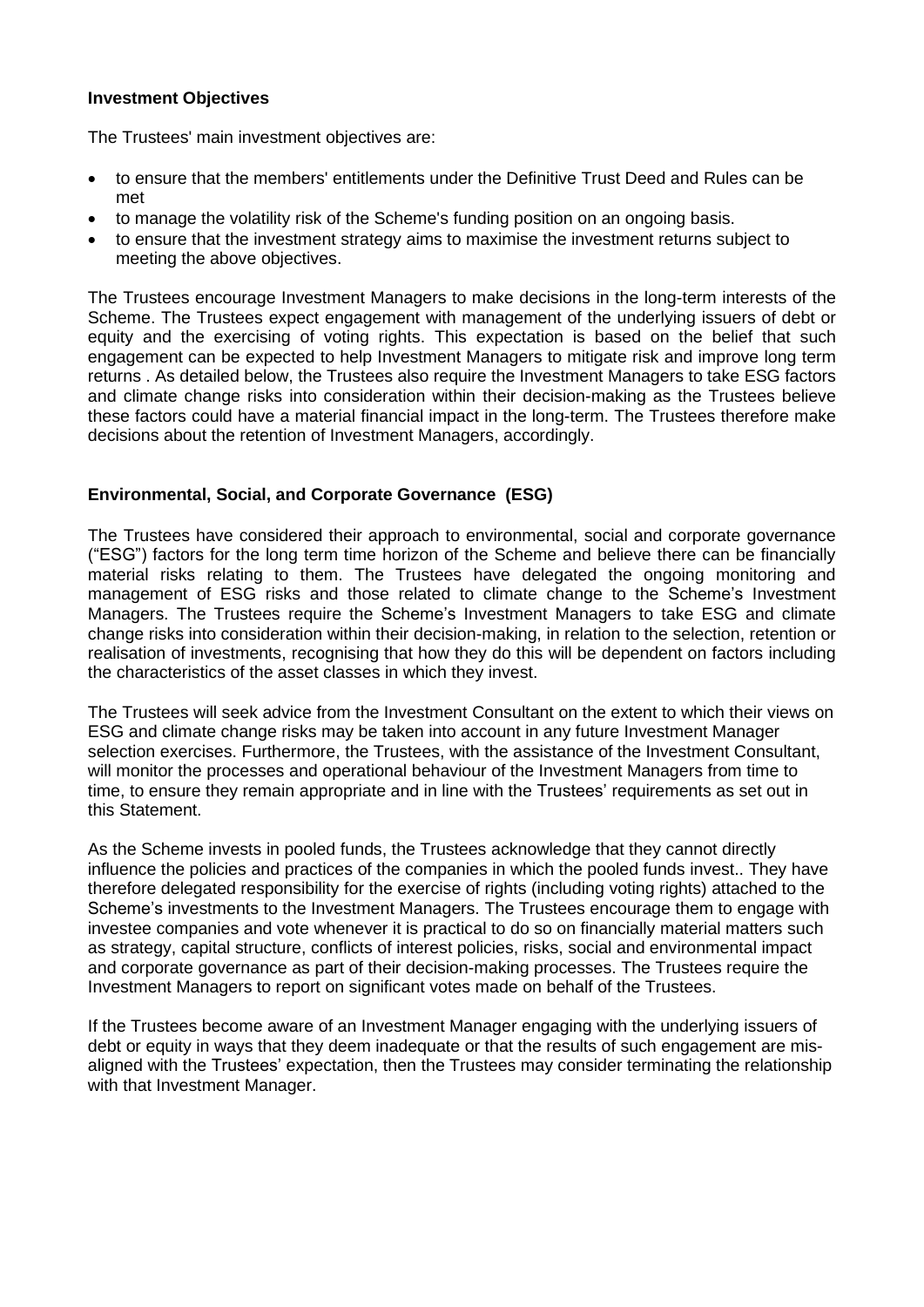# **Assets**

Approximately 60% of the Scheme's assets are managed on an active basis by Ruffer LLP, with the balance initially split equally between 3 collective investment vehicles managed by Vanguard, Dimensional Fund Advisors and Seven Investment Management. Cash balances are managed and monitored by the Trustees.

The investment objective of the funds invested with Ruffer LLP is:

- not to lose money in any twelve month rolling period and
- to achieve a consistent return significantly greater than the Bank of England Bank Rate (after fees).

The investment objectives of the other fund managers are as follows:

Vanguard Life Strategy 40% Equity

• to gain exposure to a notional portfolio composed approximately 40% by value of equity and 60% by value fixed income securities predominantly through investment in passive indextracking collective investment vehicles.

Dimensional World Allocation 60/40 Fund

• to achieve long term total return from a portfolio which is managed on a discretionary basis on a fund of funds basis. This means that the fund invests mainly in other investment funds, but may also invest directly in shares and debt. The equity to debt ratio is targeted to be approximately 60:40.

#### 7IM AAP Balanced Fund

• this Fund aims, by applying active asset allocation techniques to predominantly passive strategies, to provide a balance of income and capital appreciation. There may be some risk to capital.

#### **Fees**

The fees payable to Ruffer LLP are 1.0% per annum. Ruffer also charges dealing costs on transactions

The investment funds sit on an investment platform for which there is a fee of 0.183% based on an investment balance of £6m. Over and above this the individual funds bear an ongoing charges figure of:

- Vanguard 0.22%
- Dimensional 0.47%
- $\bullet$  7IM 0.67%

The advisory fee to Succession Employee Benefits Solutions (SBS) equates to 0.25% of the platform assets per annum. The total charge for the platform-based funds therefore amounts to 0.887% per annum (based on equal weightings of each fund of £2m).

SEBS is also remunerated on a fixed cost fee basis of £4000 pa for additional administration services.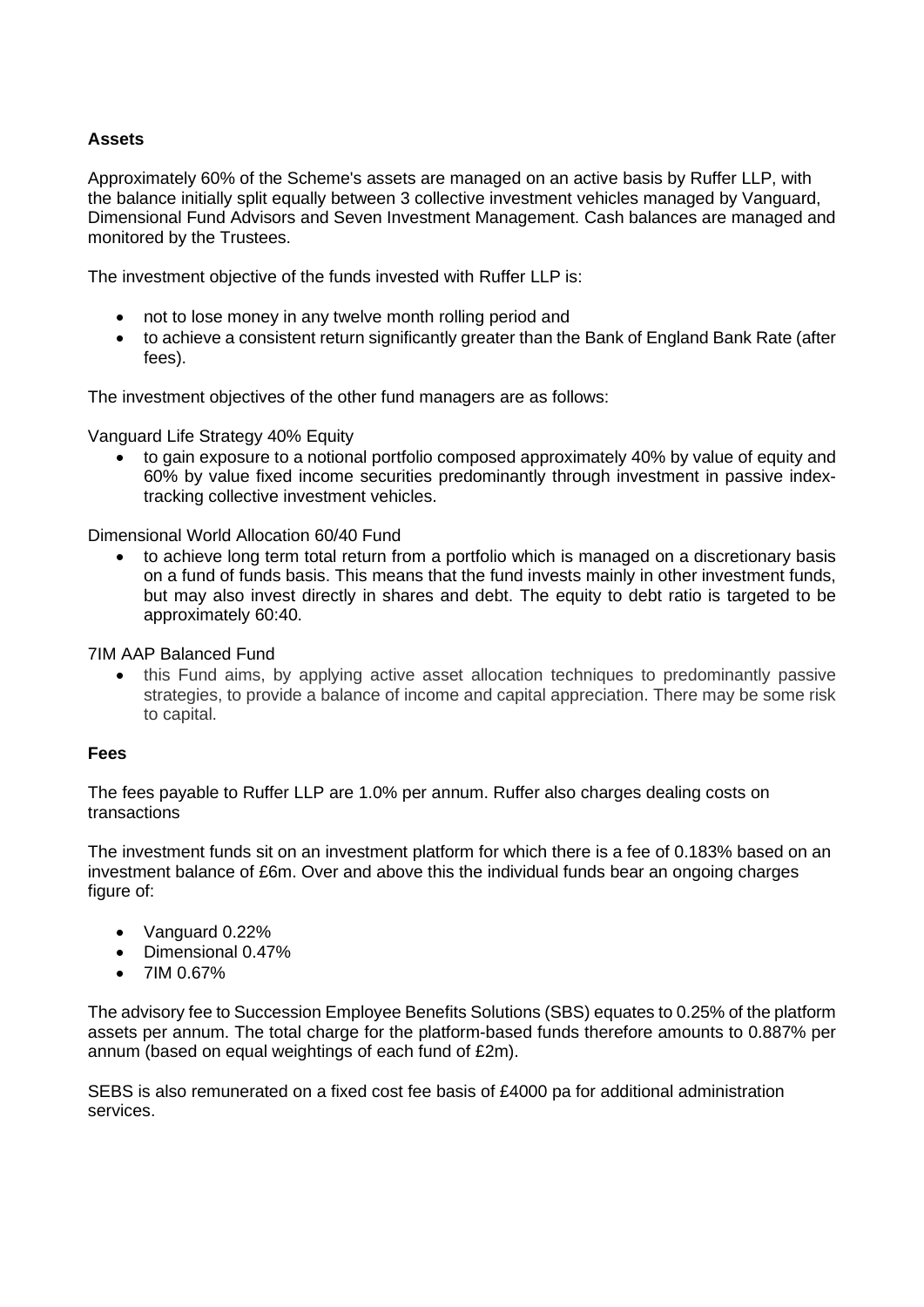## **Kinds of investments to be held**

The funds managed by Ruffer LLP et al are invested in a broad range of asset classes. Ruffer LLP. Depending on the market conditions the portfolio is likely to contain a balance of fixed interest stocks and equities, with also an allocation to other risk investments, introduced in order to improve the overall return, but never to the extent of risking serious capital loss.

As at 30 June 2020 the Ruffer asset allocation was as follows:

| <b>Bonds Total</b>             | 39.8% |        |
|--------------------------------|-------|--------|
| UK government fixed interest   |       | 7.4%   |
| UK government index linked     |       | 10.0%  |
| Non sterling index linked      |       | 22.4%  |
| <b>Equities Total</b>          | 28.9% |        |
| <b>UK Equity</b>               |       | 11.1%  |
| North American Equity          |       | 6.8%   |
| <b>European Equity</b>         |       | 3.6%   |
| Japan Equities                 |       | 6.4%   |
| <b>Other Global Equity</b>     |       | 0.9%   |
| Other                          | 31.2% |        |
| Cash                           |       | 3.2%   |
| Illiquid and credit strategies |       | 12.2%  |
| Gold and precious metals       |       | 12.9%  |
| <b>Protection Strategies</b>   |       | 2.9%   |
| Total                          |       | 100.0% |

As of 30 June 2020 the asset allocation of the investment funds were:

|                                                            | Vanguard | 7IM   | <b>Dimensional</b><br>$\star$ |
|------------------------------------------------------------|----------|-------|-------------------------------|
| <b>Bonds UK and Overseas</b>                               | 59.6%    | 14.7% | 35.5%                         |
| Equities total                                             | 40.4%    | 79.3% | 59.8%                         |
| <b>UK Equities</b>                                         | 9.9%     | 25.0% |                               |
| <b>North American Equities</b>                             | 5.2%     | 23.5% | 32.7%                         |
| <b>European Equities</b>                                   | 1.3%     | 12.6% |                               |
| <b>Japanese Equities</b>                                   | 0.7%     | 8.9%  |                               |
| Other global Equities                                      | 23.3%    | 9.3%  | 27.0%                         |
| Credit and illiquid strategies                             |          |       |                               |
| Gold and commodities                                       |          |       |                               |
| Other (eg private equity, alt strategies, risk mitigation) |          | 5.0%  | 0.1%                          |
| Cash                                                       |          | 1.0%  | 4.7%                          |

\*Allocation for Dimensional is at 31st March 2020.

## **Employer-related investments**

The Trustees do not have any direct Participating Employer related investments. No part of the fund may be invested in any Participating Employer related loan.

# **The balance between different kinds of investments**

The Trustees have obtained exposure to a range of different asset classes in their investment strategy to ensure an appropriate level of diversification is achieved.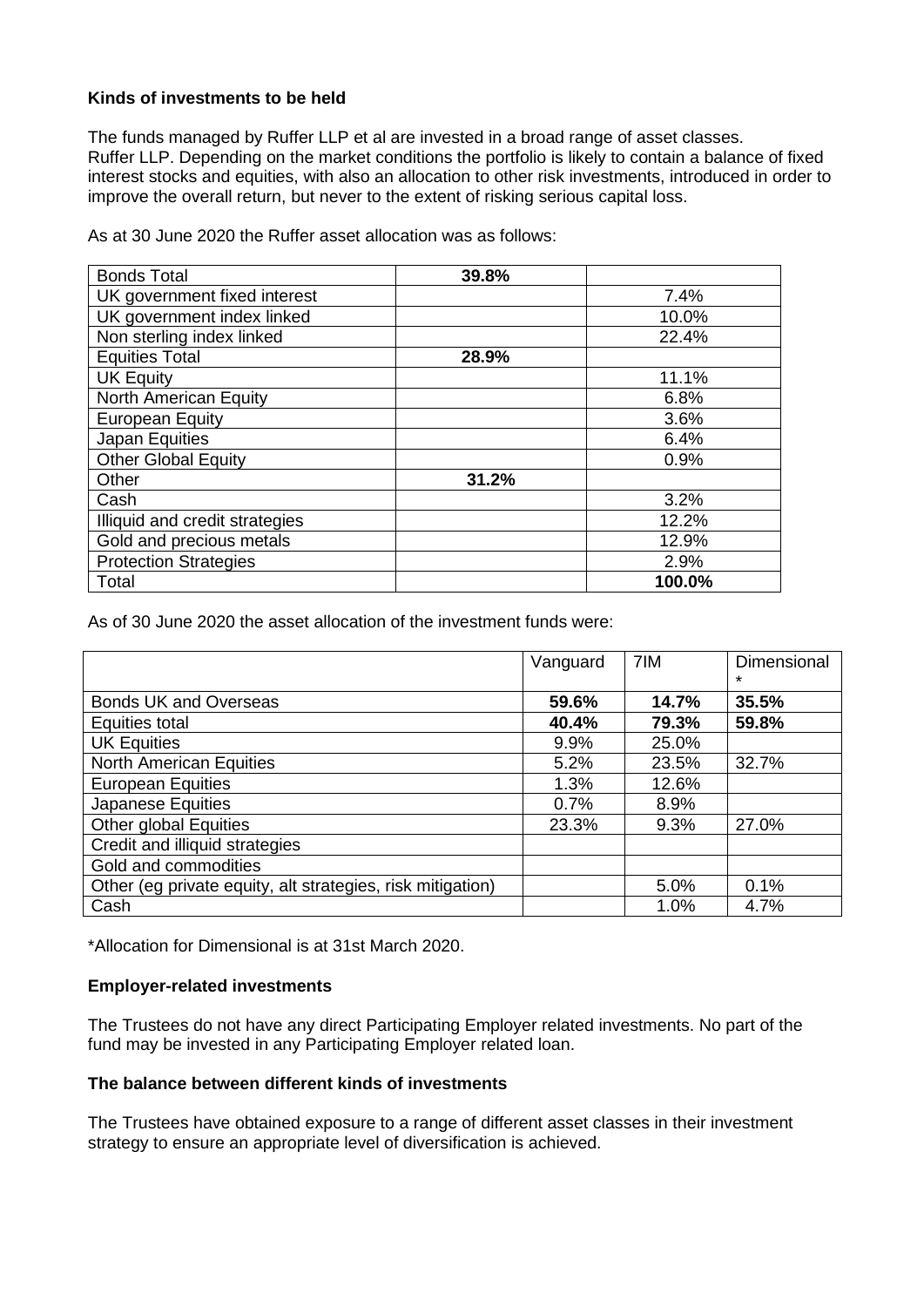# **Risks**

The Trustees have considered the following risks for the Scheme with regard to its investment policy:

**• Risk versus the liabilities.** The Trustees have considered the investment strategy having had regard to the Scheme's liability profile. The Trustees monitor and review the investment strategy with respect to the liabilities at each actuarial valuation.

**• Asset Allocation Risk**. The asset allocation is monitored on a regular basis and is formally reviewed at each actuarial valuation.

**• Investment Manager Risk**. The Trustees monitor the investment manager's performance on a regular basis in addition to having regular meetings with the managers. Managers have been selected based on a diversity of management style.

**• Risk from a lack of diversification.** The fund managers are required to manage broadly diversified portfolios and to spread assets across a number of individual shares, securities and alternative assets.

**• Liquidity.** The Scheme's assets are in liquid investments that can be converted into cash at short notice.

**• Derivatives.** With the exception of forward foreign exchange contracts, no direct derivative exposure is permitted within the Ruffer portfolios. The investment managers are permitted however to invest in pooled funds containing derivative contracts. No gearing is allowed.

**• Currency fluctuations.** The investments are likely to be predominantly sterling based. However, it is recognised by the Trustees that currency movements have a key part to play in the investment manager's long-term investment strategy.

## **Realisation of investments**

The Trustee has delegated the responsibility for buying and selling investments to Ruffer LLP and to the individual fund managers within the constraints of the individual funds they manage.

Disinvestment of the entire fund from Ruffer LLP et al may only take place with the written agreement of all the Trustees.

Partial disinvestments of less than £3/4 million in total in any 12 months require the signatures of any two Trustees, more than this will require a Trustees meeting and approval at the meeting.

## **Reporting and Performance Monitoring**

The Trustees regularly review the performance of the fund managers. To assist the Trustees in their monitoring, Ruffer LLP and XPS provide the following:

- quarterly performance summaries
- presentations to the Trustees (at least once a year)

Fund manager remuneration is considered as part of the manager selection process. It is also monitored regularly with the help of the Investment Consultant to ensure it is in line with the Trustees' policies and with fee levels deemed by the Investment Consultant to be appropriate for the particular asset class and fund type.